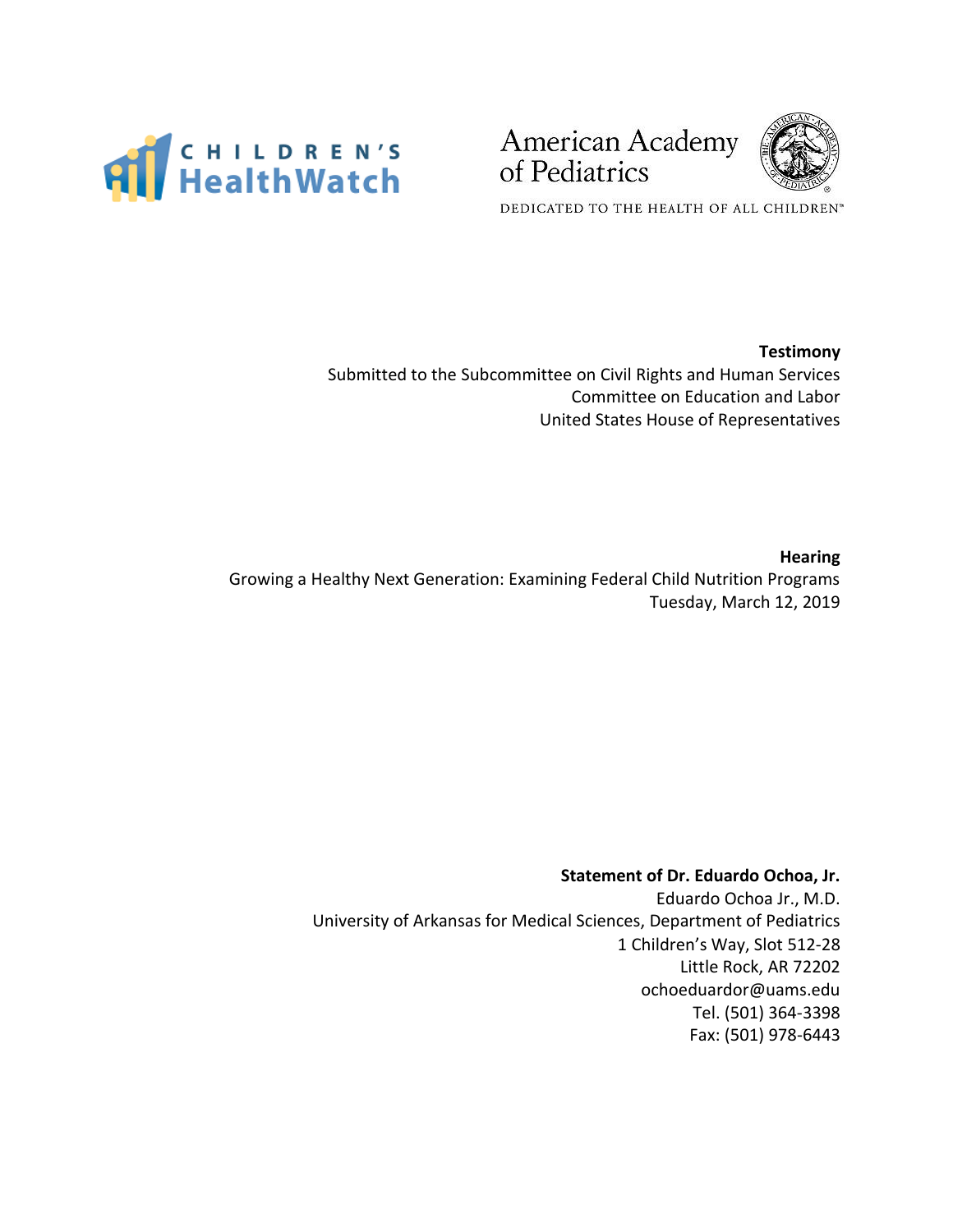Thank you Chairman Scott and distinguished members of the House Committee on Education and Labor for the opportunity to submit this testimony. My name is Dr. Eduardo Ochoa and I am a general pediatrician practicing at Arkansas Children's Hospital in Little Rock. I am also a faculty member at the University of Arkansas for Medical Sciences and a Principal Investigator with Children's HealthWatch, a non-partisan network of pediatricians and public health researchers committed to improving the health of young children and their families by informing policies that address and alleviate economic hardships. I am also a member of the American Academy of Pediatrics (AAP). The AAP is a non-profit professional membership organization of 67,000 primary care pediatricians and medical and surgical pediatric subspecialists dedicated to the health and well-being of all infants, children, adolescents, and young adults. The testimony I give today is on behalf of Children's HealthWatch and the American Academy of Pediatrics.

As a practicing pediatrician and researcher, I see the benefits of consistent access to nutritious foods on the health and development of children. In the primary care clinics at Arkansas Children's Hospital, we have been screening for food insecurity and other social needs for several years, finding that about a quarter of our patients are food insecure. Naomi is one such patient. I talked with her mother, who didn't know that I also work at the clinic where Naomi was seen recently. Naomi's mom recounted that she was in clinic for Naomi's check-up and was surprised that she was asked to complete a questionnaire that asked about social needs and, through the questions, we identified that her family was experiencing food insecurity. We know that because she responded with two affirmative answers to the Hunger Vital Sign, a measure validated by Children's HealthWatch research and endorsed as a best practice by the American Academy of Pediatrics.<sup>1,2</sup> Naomi's mother's earnings at work are stretched thin, and even though Naomi is fed at her Head Start program, there is still worry about whether the food at home will run out before she has money to buy more. They left our clinic with a full grocery bag and a list of local resources to get more when she needed it. We were glad to provide her this short-term assistance, but we know there's more to do to ensure that Naomi – and children like her – have consistent access to enough healthy food. Thus, on behalf of Naomi and all of my patients, I am pleased to discuss the importance of child nutrition programs in the United States, including the Special Supplemental Nutrition Program for Women, Infants, and Children (WIC), the National School Lunch Program (NSLP) and School Breakfast Program (SBP), the Child and Adult Care Food Program (CACFP), and the Summer Food Service Program (SFSP).

All of these programs are effective in reducing food insecurity− defined as the inability to afford enough food for all family members to lead active, healthy lives– among children and their families. Decades of research has documented the adverse health effects of food insecurity on the health, growth, development, and educational outcomes of children from infancy through adolescence. Infants and toddlers living in food-insecure families are significantly more likely to be in fair or poor health, be hospitalized and have longer hospital stays, suffer from irondeficiency anemia and common illnesses, and be at-risk for developmental delays compared to young children living in food-secure families.<sup>3,4,5,6,7</sup> Among school-aged children, food insecurity is associated with lower math and reading scores, hyperactivity and absenteeism and tardiness at school.<sup>8,9,10,11</sup> Some longitudinal studies have found food insecurity increases risk of obesity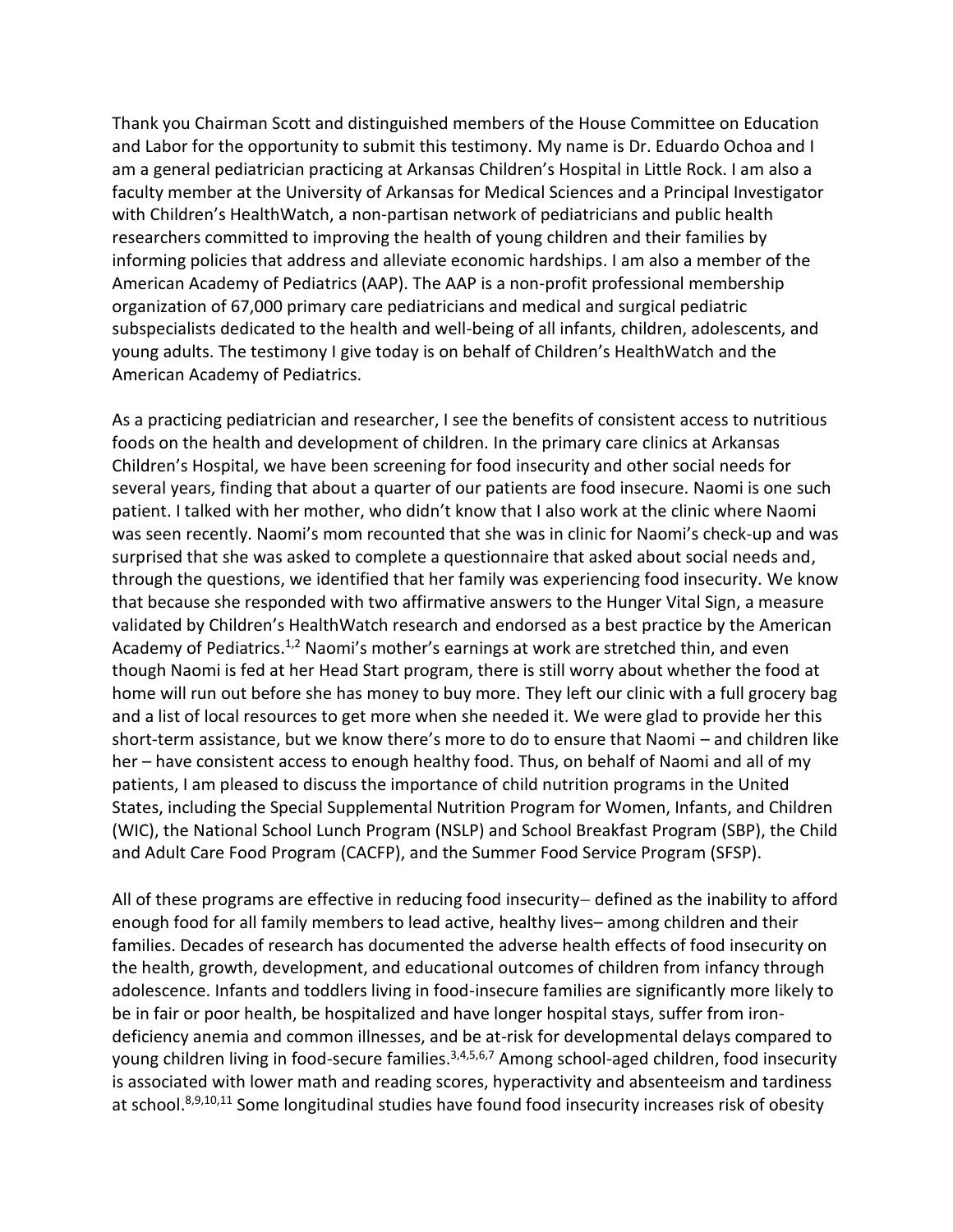or being overweight among children.<sup>12,13</sup> Food insecurity in childhood not only affects children's short-term health, development and learning, but has also been associated with long-term health consequences including an increased risk of chronic conditions such as heart disease and obesity in adulthood.<sup>14</sup>

## **Nutritious school meals sustain health and prepare children to learn.**

The National School Lunch Program (NSLP) and School Breakfast Program (SBP) feed 30 million children healthy meals each school day across the country. Research shows NSLP and SBP are associated with numerous benefits for children including improved test scores,<sup>15</sup> lower rates of absences and tardiness,  $16,17,18$  improved dietary intake,  $19,20$  and lower risk of obesity.  $21$ 

While the research of Children's HealthWatch focuses on young children not yet in school, we know that infants and toddlers live within the context of families, many of whom have older siblings. NSLP and SBP not only ensure that school-age children eat a nutritious breakfast and lunch, but they also have a positive effect on families. These programs alleviate pressure on often constrained family food budgets; by saving money on up to 10 meals each week during the school year for their children, parents are able to afford meals at home and on the weekends. This means, and research has shown, that the NSLP and SBP are effective in reducing household food insecurity.<sup>22</sup>

As a pediatrician treating children of all ages, I know the value of proper nutrition in schools. Children typically consume up to half of their daily calories at school and for some children, including those who I see in my clinic, the meals they eat at school may be the only meals they eat in a day. This is why evidence-based meal standards that are age appropriate for growing bodies and brains are necessary. My professional association, the American Academy of Pediatrics, applauded Congress in 2010 for the steps it took to align school meal standards with solid nutrition science. These standards passed in the Healthy Hunger-Free Kids Act of 2010 (HHFKA) reflect the Dietary Guidelines for Americans and the recommendations of the AAP and ensure children are eating more fruits, vegetables, lower fat milk, less sodium and more whole grains in their daily diets. Milk deserves special mention here because of the important nutrients it contains, such as calcium and vitamin D, which are very important for healthy growth and development of children. However, low or fat-free unflavored milk is preferable so as to avoid unnecessary fat and calories in children's diets.<sup>23</sup>

In a country where obesity affects nearly one in five children, and places children at greater risk of cardiovascular disease and diabetes, healthy school meals are necessary for reversing this concerning health trend.<sup>24</sup> We are concerned by the USDA's recent announcement that rolls back some of the nutrition standards. The evidence-based standards from 2010 are estimated to prevent more than 2 million children from becoming obese, saving our country up to \$792 million in avoidable health-care costs over a ten year period.<sup>25</sup> Evaluation of the impact of the improved standards is also emerging and positive. Research has shown that as a result of the updated standards, children are eating more fruits and vegetables and their overall dietary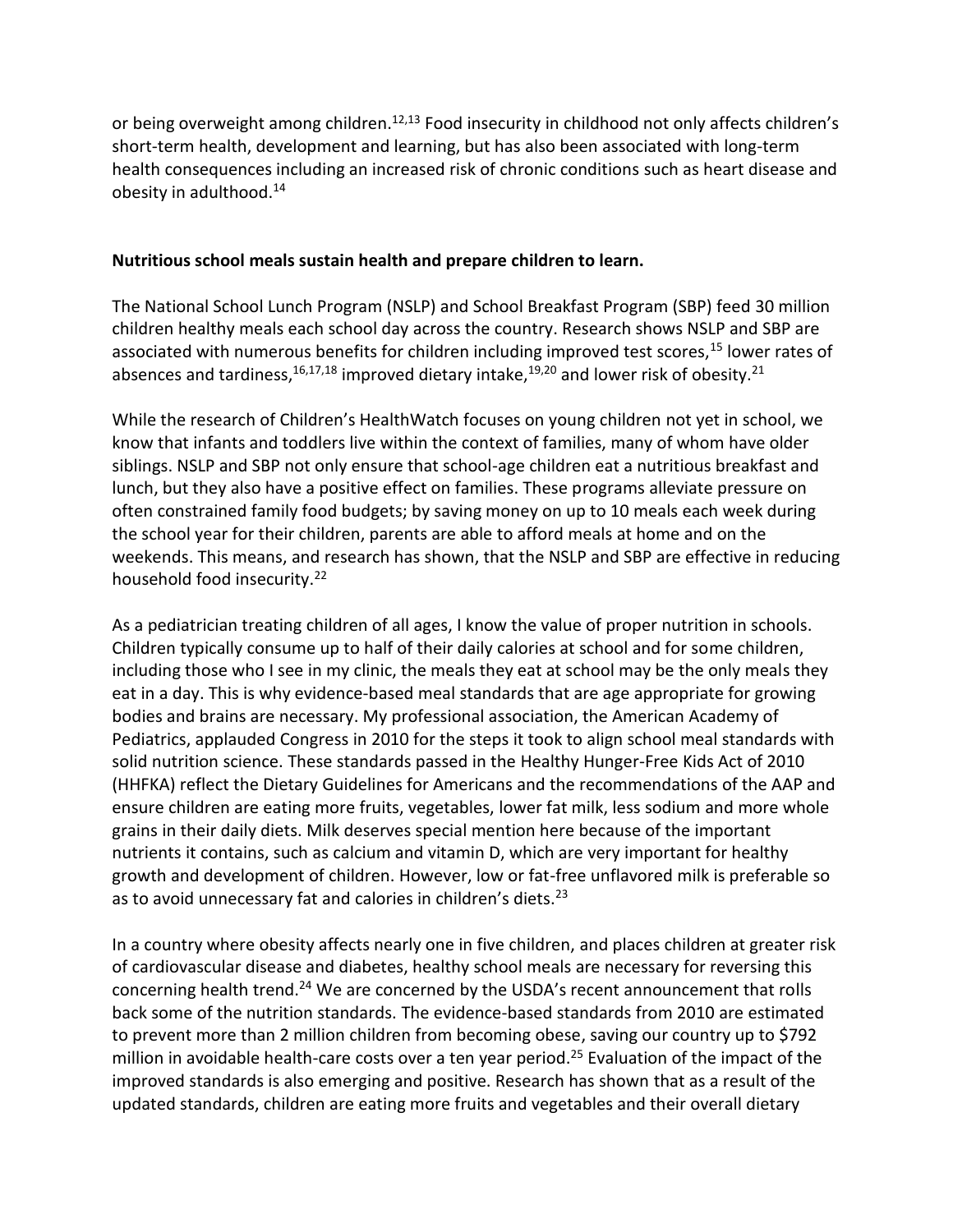quality has improved.<sup>26</sup> In fact, just recently in my home state of Arkansas, results were released of a Centers for Disease Control study on sodium reduction in school meals. The study was conducted in partnership with 30 schools across Arkansas with goal of reducing dietary sodium intake in food service, procurement and preparation. The study found an 11 percent decrease in sodium content in the meals served and underscored that a comprehensive approach to healthier diets through reduced sodium is feasible.<sup>27</sup> Given the wealth of evidence on the need to increase intake of nutritious foods for healthy weights and prevention of chronic illnesses during childhood, I strongly urge the committee to retain the progress made to improve these standards if they reauthorize our nation's child nutrition programs.

The preponderance of evidence documenting the benefits of school meal programs illuminates the necessity of ensuring that all children, especially those living in low-income neighborhoods, have access to these meals without their families facing administrative barriers or stigma in applying. The Community Eligibility Provision (CEP) is an effective and efficient way to enroll children in neighborhoods with high rates of poverty in school meals. Retaining or even expanding eligibility for CEP is critical to the health and well-being of children in these schools and communities. The research suggests that maximizing school meal participation by setting community eligibility standards to at least 40 percent, the current standard, will ensure we feed children at greatest risk of food insecurity and prepare them to learn.

Children's HealthWatch recommends the following policy improvements to school meal programs:

- Retaining the nutrition standards set by the Healthy, Hunger-Free Kids Act of 2010.
- Increasing access to the National School Lunch Program and School Breakfast Program though strategies including the Community Eligibility Provision and evidence-based models for increasing school breakfast participation including breakfast after the bell and breakfast in the classroom.

## **Summer meals keep children healthy when school is out**

Summer Nutrition Programs include the Summer Food Service Program and the National School Lunch Program. These programs are critically important to keep children healthy when school is out and they no longer have access to school lunch and breakfast. With the Seamless Summer Option (SSO), funding is provided to sponsors, which are typically organizations like schools, local government agencies, and private nonprofit organizations, to serve breakfast and lunch to children ages 18 and younger at community sites in low-income areas.<sup>28</sup> Sites are places where children come together during the summer and can include schools, YMCAs, Boys & Girls Clubs, churches, parks, recreation centers, and more. Often summer meals sites offer educational and enrichment programming along with nutritious meals to ensure that children are nourished and healthy as well as engaged throughout the summer. In just one month of summer 2017, the programs served 3 million children across the country.<sup>29</sup> While this is laudable, it is not enough. Summer Nutrition Programs do not reach all of the children who need them. In fact, only one in seven children who ate a free or reduced-price school lunch during the 2016-2017 school year participated in Summer Nutrition Programs in July 2017. Summer breakfast reaches even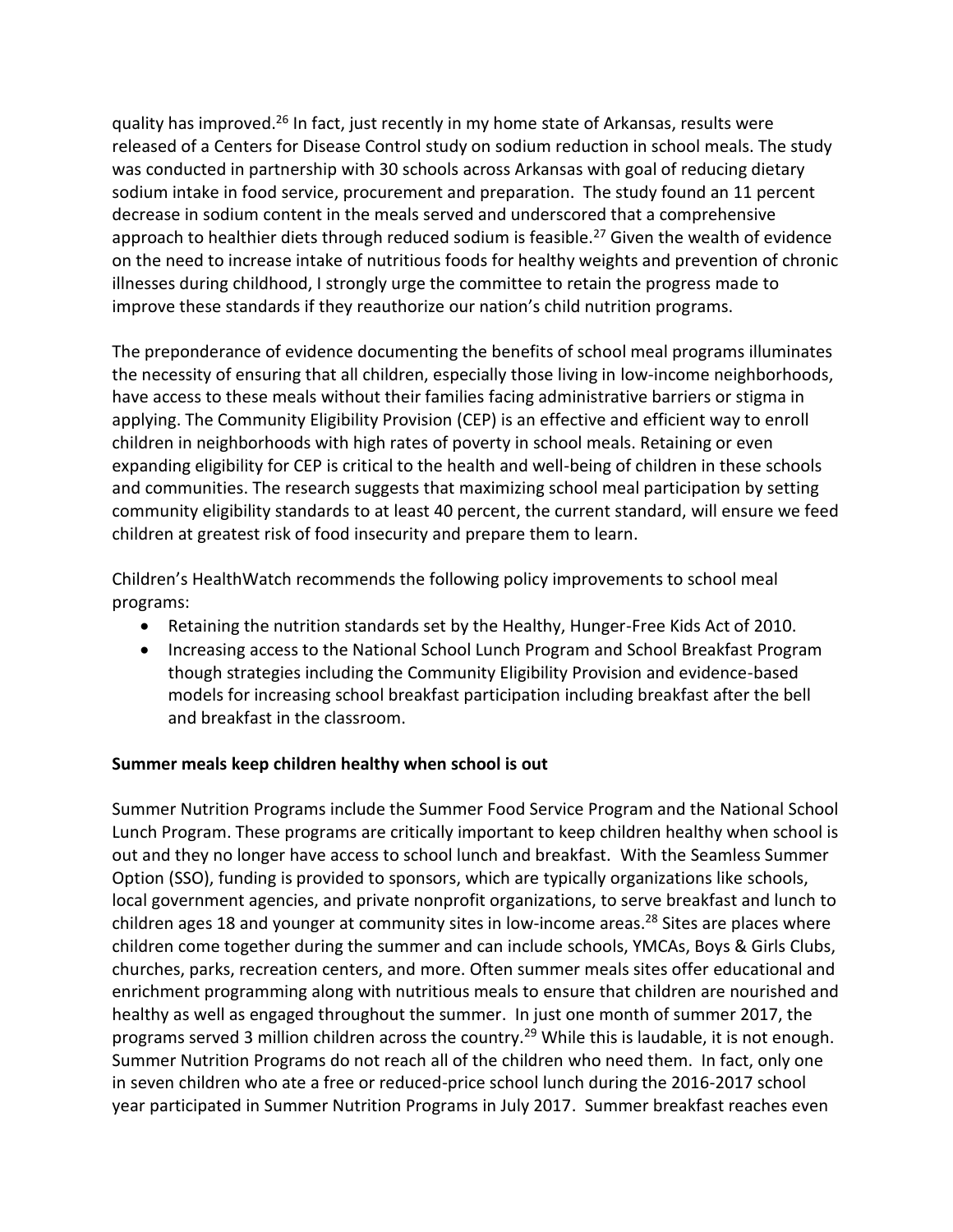fewer children, despite its critical importance. In July 2017, summer breakfast reached just over half of children participating in summer lunch.

Research on Summer Nutrition Programs is challenging to conduct given the dispersed nature of the program. Nevertheless it is a growing area of research and findings thus far document support for strong nutrition standards, just like the school nutrition programs.<sup>30</sup> However, access to the programs is of equal importance as standards. If children do not receive the meals, then they do not benefit from the nutrition either. Research has demonstrated that geographic accessibility is associated with a significantly lower probability of very low food security - a more severe level of food insecurity, particularly among households with younger children and those living in less urban areas. $31$  In other words, where there is access, summer meals lower the chances that children will experience severe food insecurity. This research aligns closely with the robust evidence we have about the critically important nature of school nutrition programs and their role in increasing children's intake of nutritious foods which contribute to healthy growth and weight, improved academic performance, and prevention of chronic illnesses during childhood.

Creative models for improving access to summer meals exist, particularly for children in rural areas.<sup>32</sup> Summer Electronic Benefits Transfer (EBT) is a summer benefit that provides lowincome families with children a monthly benefit on a debit-card to purchase food at stores in their communities. Summer EBT does not replace traditional summer meal programs, but rather complements them, and is particularly helpful in rural areas where a meal program may not be available or accessible. Research demonstrates Summer EBT is effective in reducing food insecurity and improving dietary quality among school-age children in low-income families during the summer months.<sup>33</sup>

Since 2013, Arkansas Children's Hospital has provided lunches year-round to children as a sponsor site of the Summer Food Service Program and the Child and Adult Care Food Program. The hospital also ensures that families access nutrition assistance programs by employing financial counselors trained to assist families with SNAP applications when applying for Medicaid, and by having a WIC office onsite open one day per week.

We are not alone in bridging the nutrition gap for children in the health care setting. Hennepin County Medical Center in Minneapolis pioneered the approach we built on and also provides meals to children in the summer through the Summer Food Service Program. When summer comes, 3-to-5-year-olds who get up to 10 meals a week in centers like Head Start or older children who get the same amount in their schools could live in households that have a very hard time providing those meals. Because I know that many of those children in our area receive care in the primary care clinics at Arkansas Children's Hospital, I take comfort in knowing that we are asking about food insecurity and have several tools, including the Summer Food Service Program, to help those families alleviate some of the hunger they experience over the summer.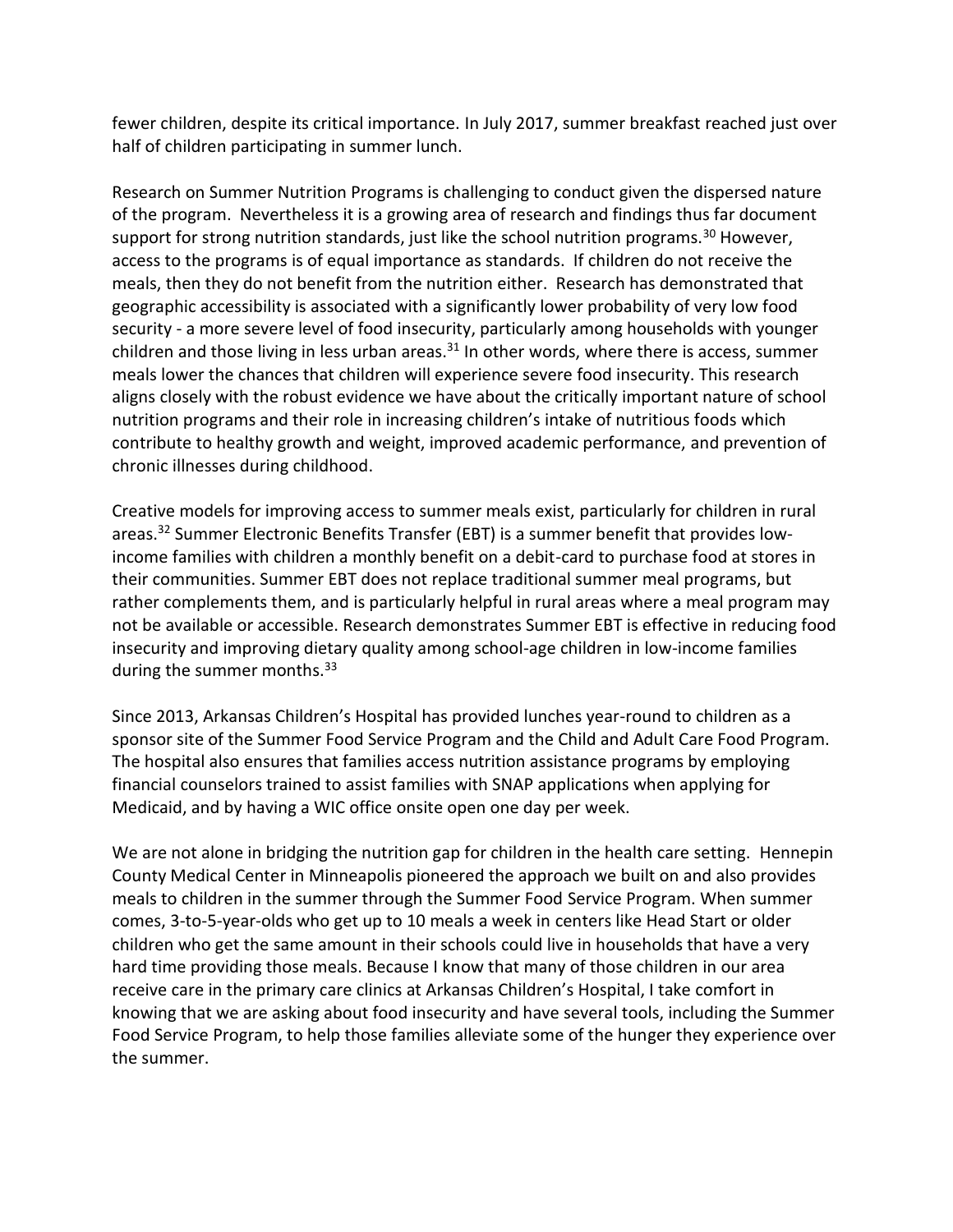To ensure that children have the consistent access to food they need to grow and learn from the earliest ages through adolescence, Children's HealthWatch recommends:

- Expanding access to summer nutrition programs through investments that increase the number of children living in families facing food insecurity participating in the program
- Streamlining program operations to reduce administrative burden.
- Increasing opportunities to reach children through alternative delivery models, including Summer EBT, in areas that lack access to summer meals sites
- Implementing strong nutrition standards for the Summer Nutrition Programs

# **CACFP supports healthy nutrition, growth, health and development for young children**

As noted previously, nutrition in early childhood is an essential foundation for healthy child growth and development; thus ensuring that young children have healthy, nutritious food where they live, learn, and play is critically important. The Child and Adult Care Food Program (CACFP) has a vital role in this. CACFP provides reimbursement to Head Start programs, family child care, child care centers, afterschool programs, homeless shelters, domestic violence shelters, and senior day care centers for nutritious meals and snacks served to children and seniors. For this hearing I will focus on the childhood portion of the program. Young children attending family child homes, child care centers, or Head Start programs that participate in CACFP can receive up to two meals and one snack per day that meet National Academy of Sciences standards for nutrition.<sup>34</sup> CACFP served more than 4 million children in fiscal year 2017. My department at UAMS in Arkansas is the grantee for the Head Start and Early Head Start programs in Pulaski County. We serve nearly 900 children in Head Start and Early Head Start, and depend on CACFP to provide two meals and a snack each school day to the children in our 13 sites totaling nearly 2,500 meals per day.

Research on this program is growing.<sup>35</sup> Most of the evidence thus far focuses on preschoolers' participation in CACFP. Research has demonstrated that CACFP improves household food security for families of children attending child care settings participating in CACFP.<sup>36</sup> Studies have also documented that child care settings participating in CACFP serve more fruits, vegetables, and low-fat or skim milk, and fewer sweetened beverages, sweets, and snack foods than settings not participating in CACFP. 37,38,39,40 Moreover preschoolers consume less saturated fat and total fat, most likely due to CACFP-participating centers serving low-fat milk.<sup>41</sup> I can tell you that our nutrition director at the UAMS Head Start program has heard from parents that their children are asking for new fruits and vegetables they've tried at school to be served at home. For example, one parent recently said that her son asked her to purchase spinach from the store because he had eaten it at school. And another parent stated that she was grateful that her child was eating nutritious meals and snacks because the family struggle to afford healthy food at home. Centers participating in CACFP are also more likely to have quality nutrition and physical activity environments and use good nutrition practices, like serving whole grains every day, including nutrition in the preschool curriculum, and serving family style meals.<sup>42,43, 44</sup>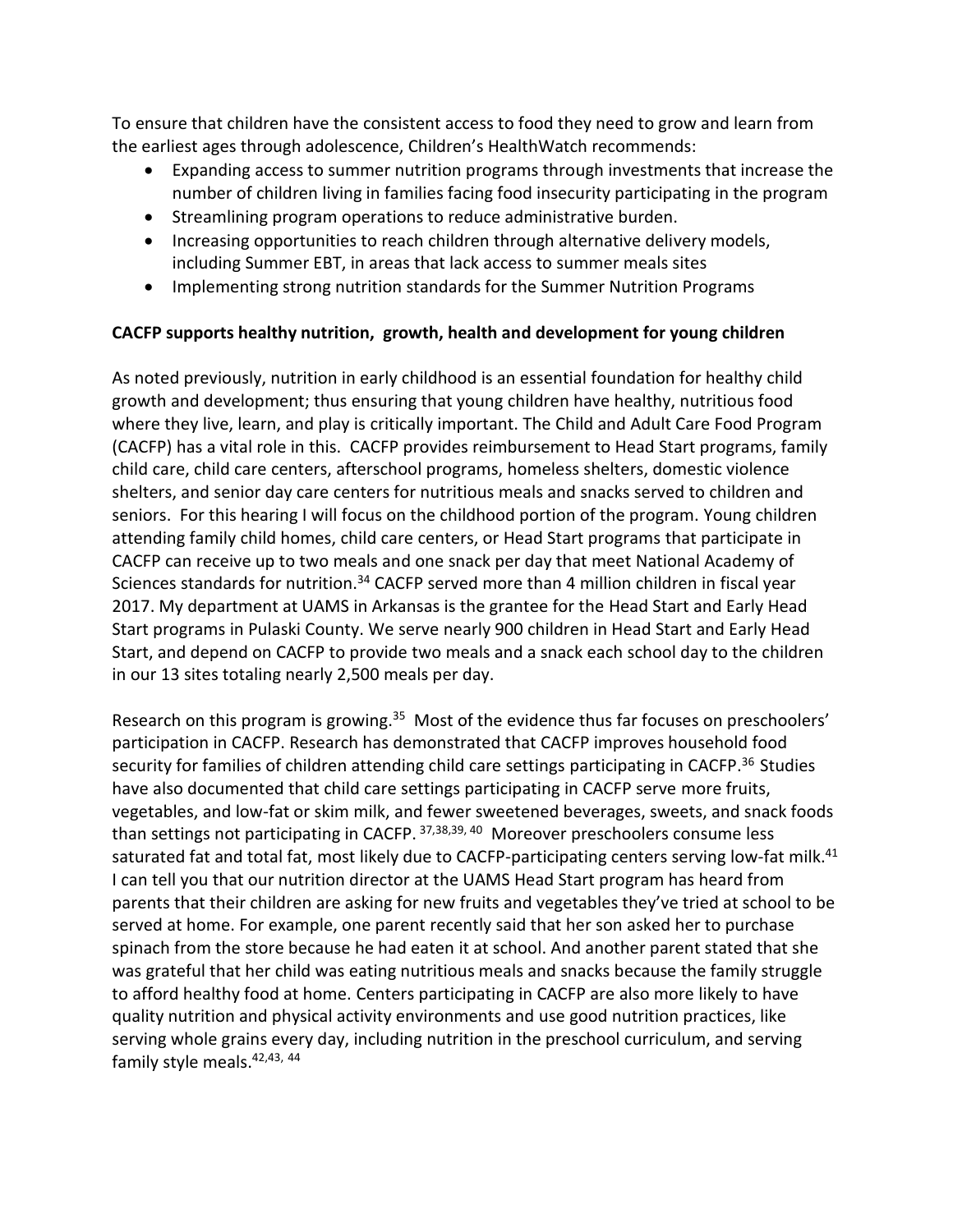There are also broader health and development benefits of CACFP. Children who attend centers participating in CACFP are less likely to be obese and, even if they start out with an unhealthy weight – overweight or obesity - they are more likely to have reached a healthy weight at kindergarten entry.<sup>45,46</sup> Children's HealthWatch's own research shows that toddlers between 13 months and 3 years old in subsidized child care whose meals are supplied by their child care provider — and, therefore, highly likely to be participating in CACFP — are less likely to be in fair or poor health, less likely to be hospitalized or be at risk for developmental delays, and more likely to be at a healthy weight than similar children whose meals are supplied from home.<sup>47</sup> Furthermore, these young children likely participating in CACFP were less likely to be food insecure than those who attended a non-participating child care setting. <sup>48</sup> These findings provide evidence that CACFP contributes to high quality, regular, nutritious meals in child care to support children's optimal health, growth, and development, as well as to alleviate some economic hardship for low-income households with young children. At my hospital in Little Rock, we first started our response to the high levels of food insecurity in our patient population by offering meals through the Summer Nutrition Program, but now have added meals through CACFP year-round. The partnership to accomplish this started in 2013 with our Department of Human Services and from August 2017 to August 2018 we provided approximately 27,000 meals to children and their siblings seen in our clinics. Through partnerships with local food pantries, we also provide urgent assistance to families in need of food by providing a bag of groceries the day of the visit, as happened last week in my clinic for children with special healthcare needs. Although we have taken many steps as a healthcare facility to address food insecurity, we realize our impact is limited and that too many children in America are food insecure.

Children's HealthWatch recommends:

- Allocating adequate funding to support high quality nutrition specifically it is important to increase and simplify CACFP meal and snack reimbursement rates to offset the high cost of healthy foods
- Adding a third meal or snack option to meet the nutrition needs of children in care for longer hours
- Increasing participation of family child care providers by allowing automatic eligibility for providers in neighborhoods where 40% percent of elementary school children qualify for free or reduced-price school lunch (currently this is set at 50%). As a pediatrician in a rural state, area eligibility is especially important for areas with lower density populations, but still high rates of people living in poverty. Expanding the area eligibility criteria would better serve rural communities in Arkansas and across the country.
- Ensuring that eligible providers can easily access the program by reducing administrative burdens and costs that create barriers for eligible child care centers and providers to be CACFP providers

**WIC is an evidence-based program for improving birth outcomes and health among infants, toddlers, and preschoolers during a critical developmental window.**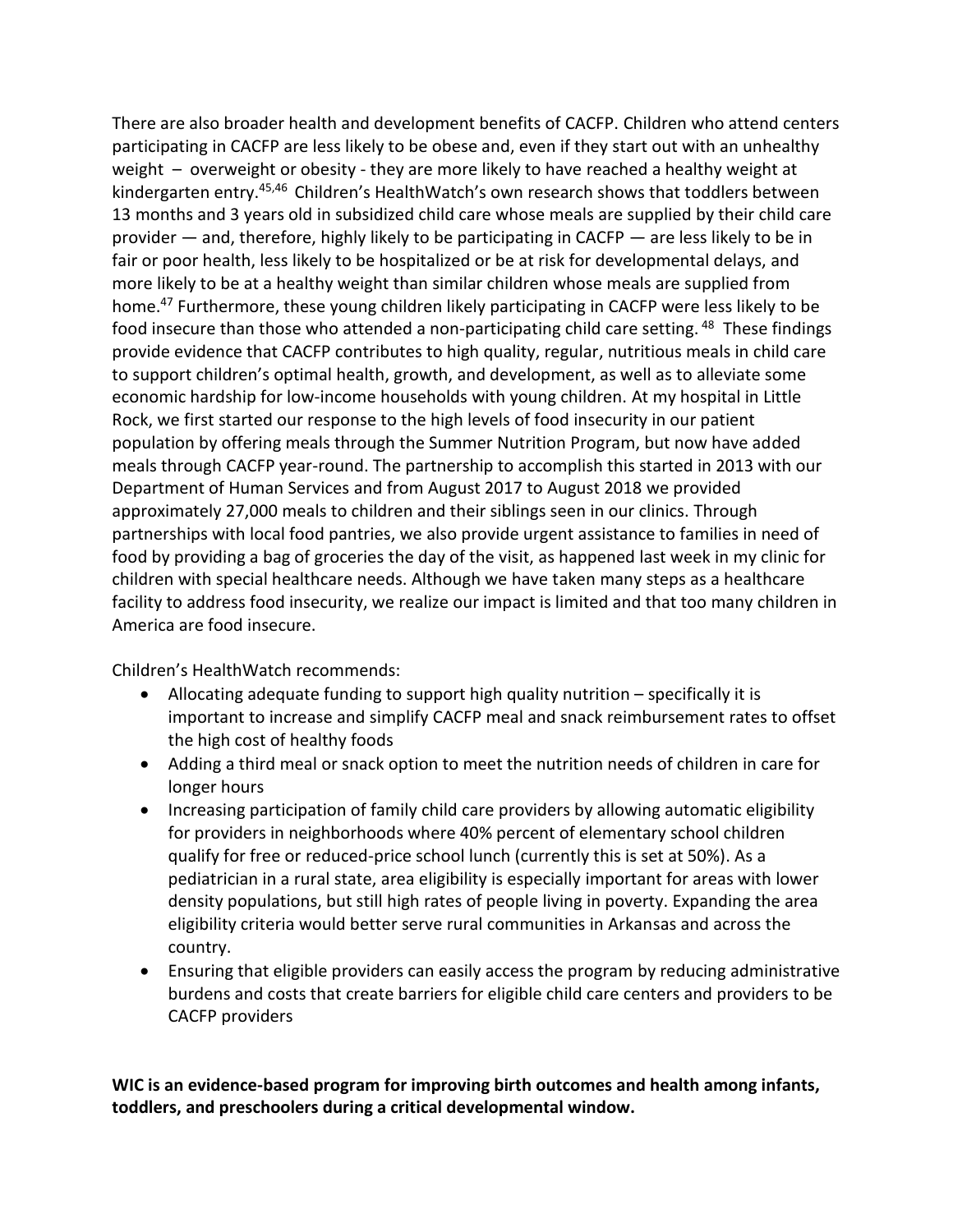For nearly five decades, WIC has been a premier public health program for pregnant, breastfeeding, and postpartum women, infants, and children under age five. Given the rapid pace of young children's brain development,<sup>49</sup> timely availability of adequate nutrition is essential. Several studies document the importance of WIC. For example, WIC participation has been positively associated with healthy birth outcomes, improved diets for infants, increased iron density, and higher rates of vaccinations and other preventive health care.<sup>50</sup>

Children's HealthWatch research has documented that compared to children who were likely eligible but not receiving WIC due to access problems, children who received WIC were more likely to:

- Be in excellent or good health
- Live in a food secure household
- Have a healthy weight for their age
- $\bullet$  Have a lower risk of developmental delays<sup>51,52</sup>

Our research has also shown that continuous participation in WIC is critical for ensuring children have optimal health throughout early childhood. Previous research from the Minneapolis site of Children's HealthWatch compared children in Minnesota currently receiving WIC to those who had previously participated in WIC but were not currently enrolled. Compared to children currently enrolled, children who were formerly enrolled had:

- Higher prevalence of overweight
- Lower prevalence of being a 'well child' defined as a child who is in good or excellent health, is not at risk for developmental delays, has not been hospitalized, and has a healthy weight and height for his/her age.

Maternal health was also affected by discontinued WIC participation. Compared to those currently enrolled, mothers with children formerly enrolled in WIC more frequently reported being in fair or poor health.<sup>53</sup> Recent research from a nationally representative dataset similarly found that food insecurity among children turning five (age 61 months) who had not yet started kindergarten increases 5 to 11 percentage points due to the loss of WIC eligibility and the resulting gap in nutrition support before they start school.<sup>54</sup>

Moreover, WIC has repeatedly been demonstrated to reduce health care costs – for families and for society as a whole. We know that for every dollar spent on WIC benefits and services for pregnant mothers, the associated savings in Medicaid costs during the first 60 days ranged from \$1.77 to \$3.13 – in other words the savings are double or triple for every dollar invested. 55,56

During this important period of development, every day is an opportunity to ensure children have the nutritious food their bodies need to grow. This is why I think it is important to encourage the colocation of WIC offices in hospitals and community health centers and ensure coordination with health insurance and the medical home for the child. In fact, one study from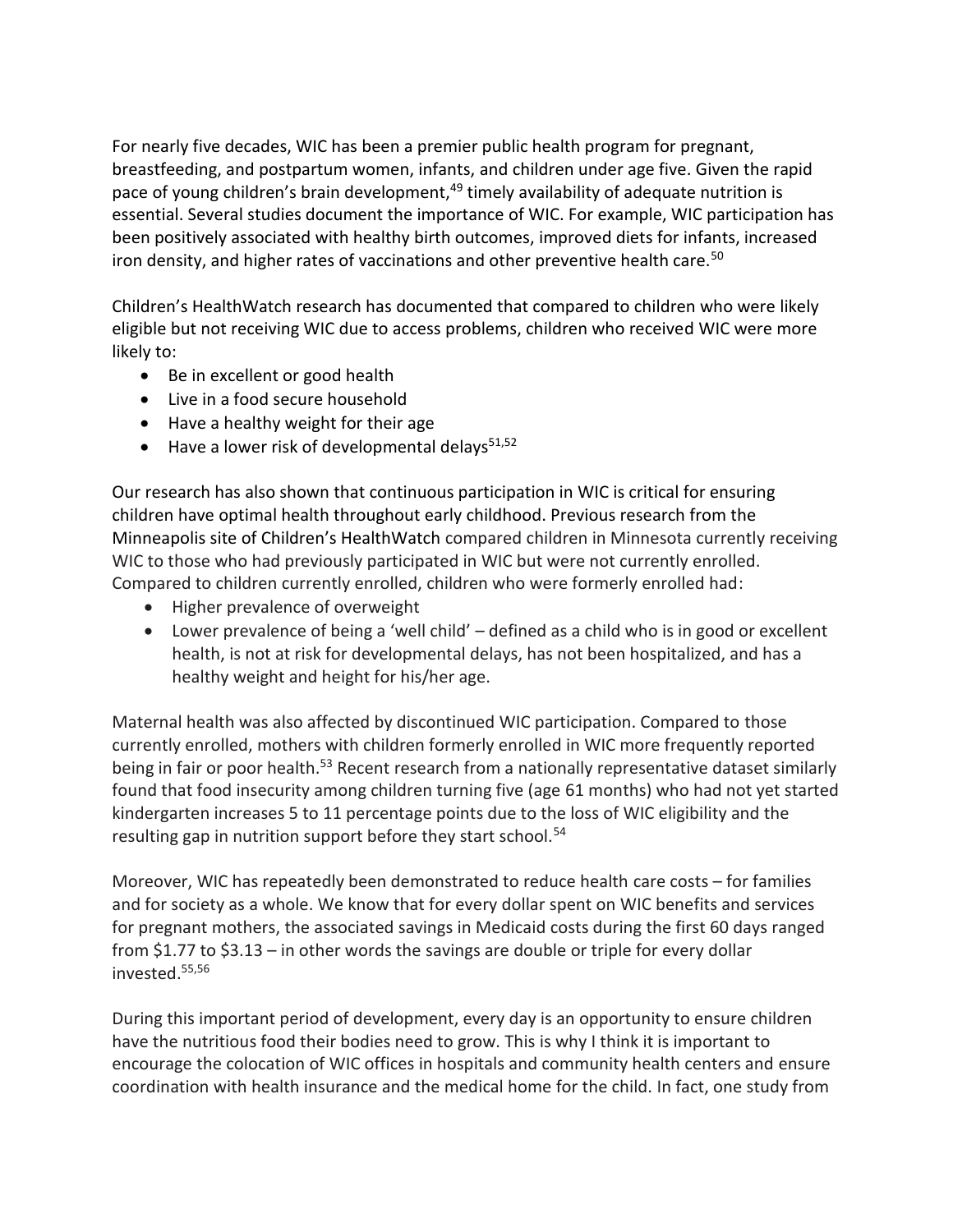a Vermont pilot project found that children who received services from a collocated clinic were more likely to be continuously enrolled in WIC during their first year of life and that parents were significantly more likely to receive advice about early nutrition practices from both their pediatrician and a WIC nutritionist.<sup>57</sup> Further, pediatric clinic staff had more positive views of coordination of WIC services and services in their practice after participating in the program. As coordination between WIC is often a concern of pediatricians, this result is quite positive. Another study found that compared with other infants, those who used collocated WIC sites either were closer to their age-appropriate weight or had higher immunization rates when recertified by WIC after their first birthday.<sup>58</sup> Any linkage that reduces barriers to access for this critical program is a worthwhile investment for the health and well-being of children.

In summary, our research and the research of others documents the necessity of a strong WIC program. Therefore, reducing barriers to the program and expanding the reach of WIC will ensure that more children have the nutritious foods their growing brains and bodies need. Based on the evidence, Children's HealthWatch recommends the following policy improvements to WIC:

- Reducing administrative barriers for families of infants and helping them stay connected to WIC by extending the recertification period from 12 months to 24 months.
- Closing the gap between WIC and school meals participation by extending WIC eligibility to age 6 (instead of current age 5) to cover children who are neither ageeligible for school - and therefore school meals - nor eligible for WIC.
- Maintaining or strengthening WIC eligibility through pregnant women and children's eligibility for other key programs for low-income families such as Medicaid and SNAP.

# **Child nutrition programs work in concert throughout childhood to ensure children of all ages have the best opportunity to grow and develop to their fullest potential**

In summary, as a pediatrician, I know the vital importance of child nutrition programs in our nation. Each program complements the others in ensuring that no matter their age, children are nourished with healthy food in all the places children live, learn, and play. The programs are strong but they can be even better if we fund them adequately, ensure that the standards are driven by science, and make smart improvements that ensure the programs are coordinated, and minimize administrative burden for families, providers and government. In my clinic, I see firsthand the difference these programs make for children and their families. I see the relief on a mother's face when we can provide a grocery bag, or when our financial counselor can walk a father through a SNAP application. The staff in our clinics have been moved to tears when the data on food insecurity among our patients and families is presented to them. Our teachers at Head Start know the difference Monday morning breakfast makes to children that may have missed meals over the weekend. I look forward to working with you to ensure that these vital programs are best able to serve children and support their healthy growth and development.

Thank you for the opportunity to provide this testimony.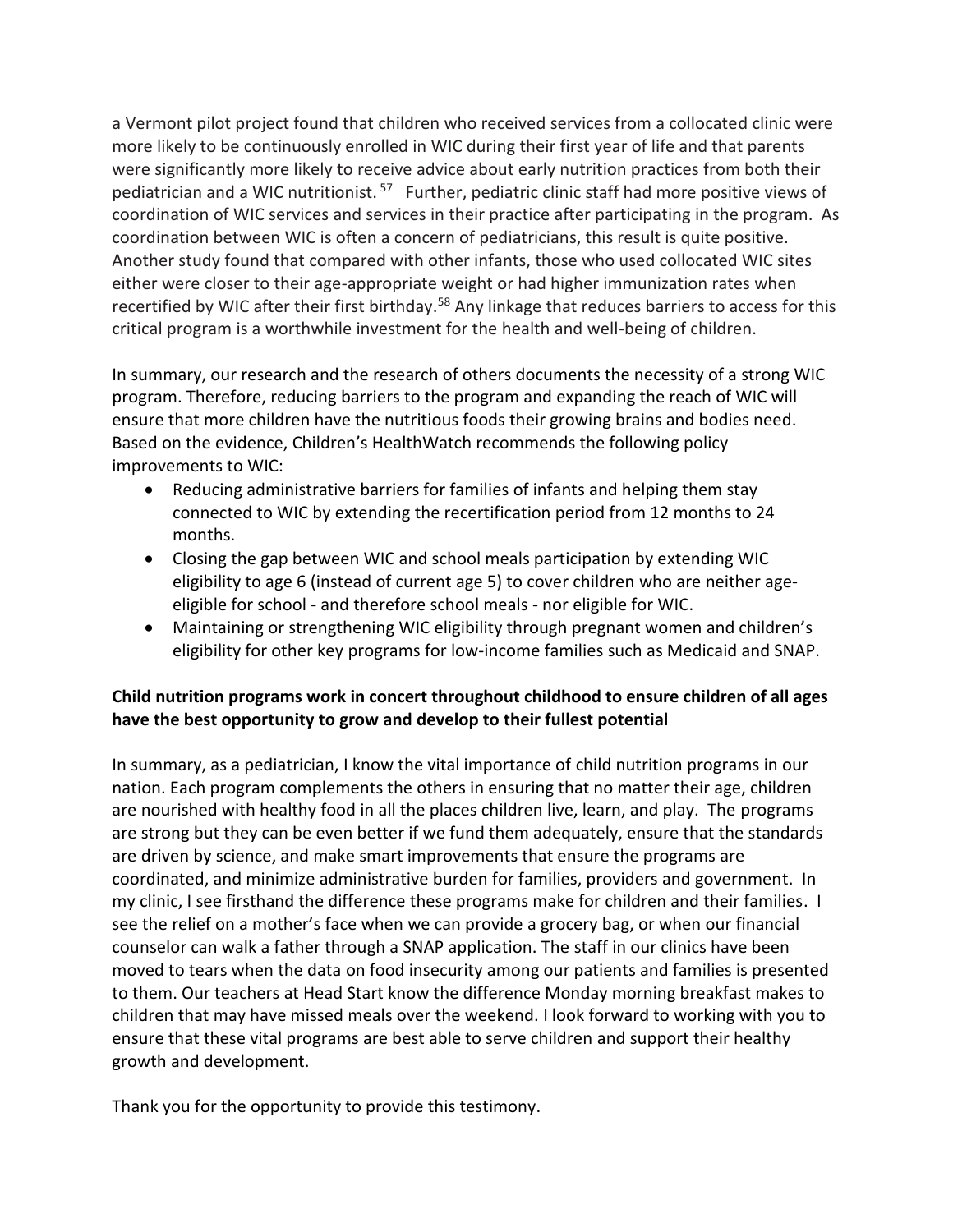$\overline{a}$ 

9 Jyoti, D. F., Frongillo, E. A., & Jones, S. J. Food insecurity affects school children's academic performance, weight gain, and social skills. *Journal of Nutrition*, 2005;135(12), 2831-2839

<sup>10</sup> Murphy, J. M., Wehler, C. A., Pagano, M. E., Little, M., Kleinman, R. E., & Jellinek, M. S. Relationship between hunger and psychosocial functioning in low-income American children. *Journal of the American Academy of Child & Adolescent Psychiatry,* 1998; 37(2), 163-170.

<sup>11</sup> Alaimo, K., Olson, C. M., & Frongillo, E. A. Food insufficiency and American school-aged children's cognitive, academic, and psychosocial development. *Pediatrics*, 2001;108(1), 44-53

<sup>12</sup> Bronte-Tinkew, J., Zaslow, M., Capps, R., Horowitz, A., & McNamara, M. Food insecurity works through depression, parenting, and infant feeding to influence overweight and health in toddlers. Journal of Nutrition, 2007;137(9), 2160-2165.

<sup>13</sup> Metallinos-Katsaras, E., Must, A., & Gorman, K. A longitudinal study of food insecurity on obesity in preschool children. Journal of the Academy of Nutrition and Dietetics, 2012;112(12), 1949-1958.

<sup>14</sup> Case, A., Fertig, A., & Paxson, C. The lasting impact of childhood health and circumstance. *Journal of Health Economics,* 2005;24(2), 365-389

<sup>15</sup> Murphy JM, Pagano M, Bishop SJ. Impact of a Universally Free, In-Classroom School Breakfast Program on Achievement: Results from the Abell Foundation's Baltimore Breakfast

Challenge Program. Massachusetts General Hospital, Boston, MA. Interim report; 2001.

<sup>16</sup> Bartfeld JS, Ahn HM. Breakfast and the Achievement Gap Among Urban Minority Youth. J Sch Health. 2011; 81(10):635-640.

<sup>17</sup> Kleinman RE, Hall S, Green H, Korzec-Ramirez D, Patton K, Pagano ME, Murphy JM. Diet, Breakfast, and Academic Performance in Children. Annals of Nutrition & Metabolism 2002; 46 (suppl 1):24-30.

<sup>18</sup> Murphy JM. Breakfast and Learning: An Updated Review. Journal of Current Nutrition and Food Science, 2007; 3(1): 3-36.

<sup>19</sup> Clark MA, Fox MK. Nutritional Quality of the Diets of U.S. Public School Children and the Role of the School Meal Programs. J Am Diet Assoc. 2009; 109 (2 Supplement 1), S44-S56.

<sup>1</sup> Hager, E. R., Quigg, A. M., Black, M. M., Coleman, S. M., Heeren, T., Rose-Jacobs, R., Cook, J. T., Ettinger de Cuba, S. E., Casey, P. H., Chilton, M., Cutts, D. B., Meyers A. F., Frank, D. A. (2010). Development and Validity of a 2-Item Screen to Identify Families at Risk for Food Insecurity. *Pediatrics*, 126(1), 26-32. doi:10.1542/peds.2009-3146. <sup>2</sup> Council on Community Pediatrics, Committee on Nutrition. Promoting food security for all children. *Pediatrics*, 2015;136(5).

<sup>&</sup>lt;sup>3</sup> Ettinger de Cuba S, Casey PH, Cutts DB, Heeren T, Coleman S, Bovell-Ammon A, et al. Household food insecurity positively associated with increased hospital charges for infants. *J Applied Research on Children*. 2018;9(1). Available at: http://childrenshealthwatch.org/wp-content/uploads/Food-Insecurity-Positively-Associated-with-Hospital-Charges-for-Infants.pdf

<sup>4</sup> Cook JT, Frank DA, Berkowitz C., Black MM, Casey PH, Cutts DB, et al. Food insecurity is associated with adverse health outcomes among human infants and toddlers. *The Journal of Nutrition*, 2004;134(6), 1432-1438.

<sup>5</sup> Alaimo, K., Olson, C. M., Frongillo Jr, E. A., & Briefel, R. R.Food insufficiency, family income, and health in US preschool and school-aged children. *American Journal of Public Health*, 2001;91(5), 781.

 $6$  Rose-Jacobs, R., Black, M. M., Casey, P. H., Cook, J. T., Cutts, D. B., Chilton, M., et al. Household food insecurity: associations with at-risk infant and toddler development. *Pediatrics,* 2008;121(1), 65-72.

<sup>7</sup> Skalicky, A., Meyers, A. F., Adams, W. G., Yang, Z., & Frank, D. A. Child food insecurity and iron deficiency anemia in low-income infants and toddlers in the United States. *Maternal and Child Health Journal*, 2006;10(2), 177-185. <sup>8</sup> Ashiabi, G. Household food insecurity and children's school engagement. *Journal of Children and Poverty*, 11(1), 2005;3-17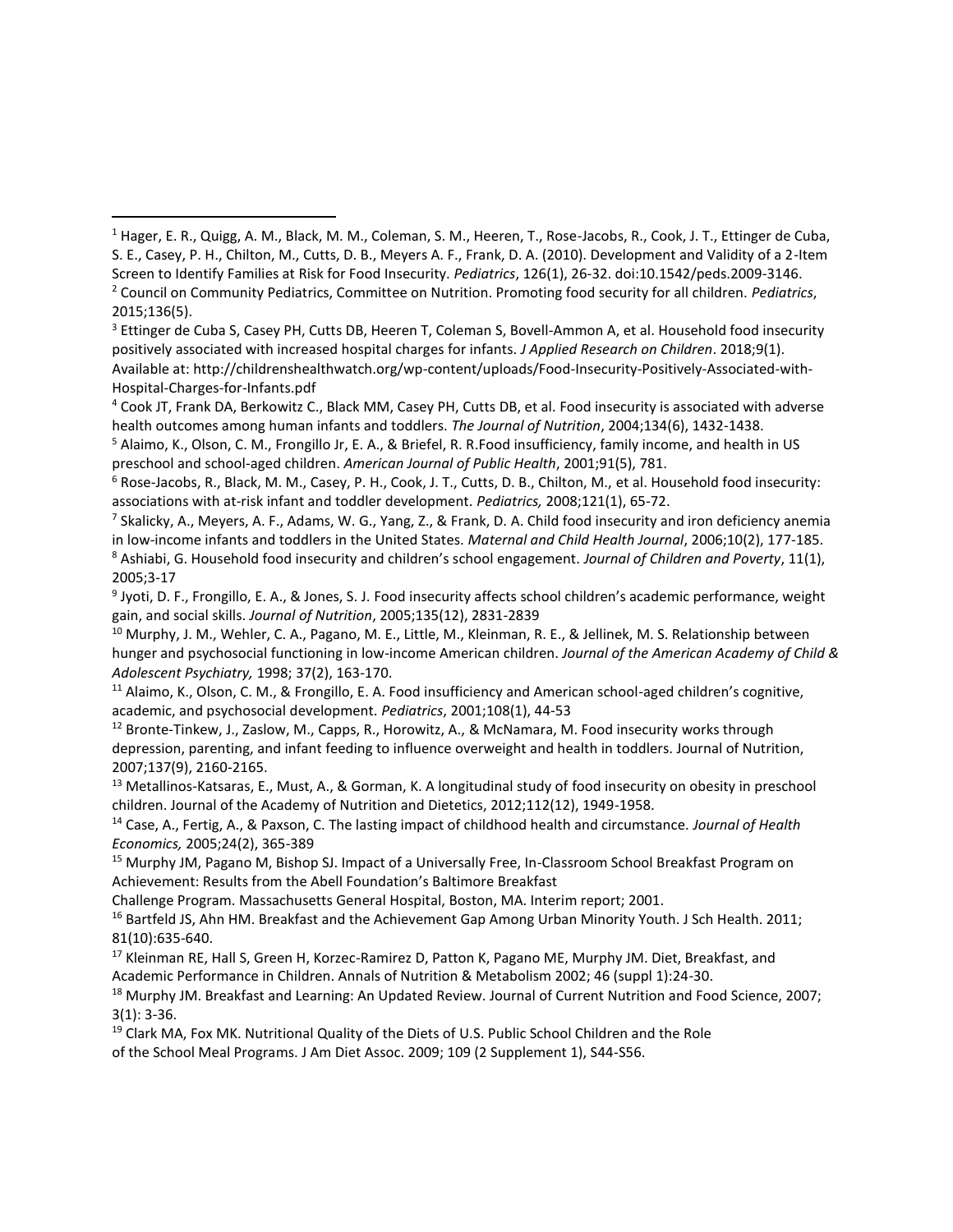<sup>20</sup> Robinson-O'Brien R, Champoux B, Haines J, et al. Associations Between School Meals Offered Through the National School Lunch Program and the School Breakfast Program and Fruit and Vegetable Intake Among Ethnically Diverse, Low-Income Children. J Sch Health.

2010;80 (10): 487-492.

 $\overline{a}$ 

<sup>21</sup> Millimet DL, Tchernis R, Husain M. School Nutrition Programs and the Incidence of Childhood Obesity. Journal of Human Resources. 2010;45 (3), 640-654.

<sup>22</sup> Bartfiel JS, Ahn HM. The School Breakfast Program Strengthens Household Food Security among Low-income Households with Elementary School Children. J. Nutr. 2011;141(3):470-475.

<sup>23</sup> Daniels SG, Hassink SG, Committee on Nutrition. The Role of the pediatrician in primary prevention of obesity. *Pediatrics*, 2015;136;e275.

<sup>24</sup> Centers for Disease Control. Childhood obesity facts: Prevalence of childhood obesity in the United States. Webpage. Accessed March 4, 2019. https://www.cdc.gov/obesity/data/childhood.html

<sup>25</sup> Gortmaker SL, Wang YC, Long MW, Giles CM, Ward ZJ, Barrett JL, et al. Three interventions that reduce childhood obesity are projected to save more than they cost to implement. *Health Affairs*, 34(11);2015.

<sup>26</sup> Johnson DB, Podrabsky M, Rocha A, Otten JJ. Effect of the Healthy Hunger-Free Kids Act on the Nutritional Quality of Meals Selected by Students and School Lunch Participation Rates. *JAMA Pediatr*, 2016 Jan;170(1): e153918

<sup>27</sup> Long CR, Rowland B, Langston K, Faitak B, Sparks K, Rowe V, McElfish PA. Reducing the intake of sodium in community settings: evaluation of Year One activites in the Sodium Reduction in Communities Program, Arkansas, 2016-2017. *Prev Chronic Dis*. 2018; 15: 180310.

<sup>28</sup> Hayes C, Rosso R, Boyd A, FitzSimons C. Hunger Doesn't Take a Vacation: Summer Breakfast Status Report. Food Research and Action Center. 2018.

<sup>29</sup> Hayes C, Rosso R, Boyd A, FitzSimons C, 2018.

30 Hopkins LC, Gunther C. A Historical Review of Changes in Nutrition Standards of USDA Child Meal Programs Relative to Research Findings on the Nutritional Adequacy of Program Meals and the Diet and Nutritional Health of Participants: Implications for Future Research and the Summer Food Service Program. *Nutrition*. 2015;7(12):10145- 10167.

<sup>31</sup> Miller DP. Accessibility of summer meals and the food insecurity of low-income households with children. *Public Health Nutrition*. 2016; 19(11):2079-2089.

<sup>32</sup> Rural Hunger in America: Summer Meals. Food Research and Action Center. 2018.

33 Collins AM, Kleman JA. Briefel R, Rowe G, Gordon AR, Logan CW, et al. A Summer Nutrition Benefit Pilot Program and Low-income Children's Food Security. *Pediatrics*, 2018;141(4).

34 Hartline-Grafton H. The importance of the federal nutrition programs for infants and toddlers. Food Research and Action Center. 2018.

<sup>35</sup> Hartline-Grafton H. 2018

<sup>36</sup> Heflin, C., Arteaga, I., & Gable, S. (2015). The Child and Adult Care Food Program and food insecurity. *Social Service Review,* 89(1), 77–98.

37 Andreyeva, T., Kenney, E. L., O'Connell, M., Sun, X., & Henderson, K. E. (2018). Predictors of nutrition quality in early child education settings in Connecticut. *Journal of Nutrition Education and Behavior*, 50(5), 458–467.

38 Korenman, S., Abner, K. S., Kaestner, R., & Gordon, R. A. (2013). The Child and Adult Care Food Program and the nutrition of preschoolers. *Early Childhood Research Quarterly*, 28(2), 325–336.

<sup>39</sup> Gordon, R. A., Kaestner, R., Korenman, S., & Abner, K. (2010). The Child and Adult Care Food Program: Who is Served and What are Their Nutritional Outcomes? NBER Working Paper, 16148.

<sup>40</sup> Ritchie, L. D., Boyle, M., Chandran, K., Spector, P., Whaley, S. E., James, P., Samuels, S., Hecht, K., & Crawford, P. (2012). Participation in the Child and Adult Care Food Program is associated with more nutritious foods and beverages in child care. *Childhood Obesity*, 8(3), 224–229.

<sup>41</sup> Andreyeva T, Kenney EL, O'Connell M, Sun X,Henderson, KE, 2018.

<sup>42</sup> Liu, S. T., Graffagino, C. L., Leser, K. A., Trombetta, A. L., & Pirie, P. L. (2016). Obesity prevention practices and policies in child care settings enrolled and not enrolled in the Child and Adult Care Food Program. *Maternal and Child Health Journal*, 20(9), 1933–1939.